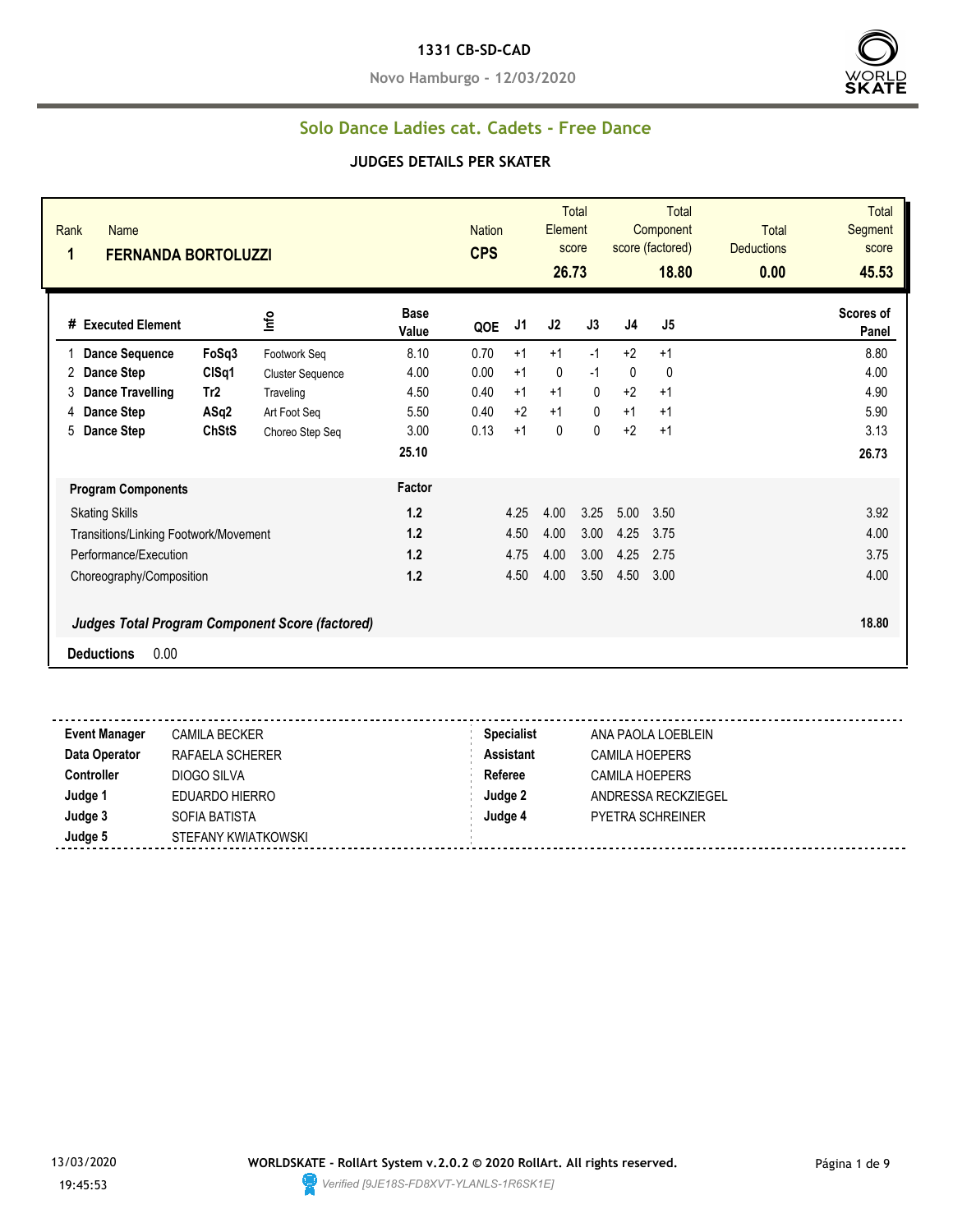| Rank<br><b>Name</b><br>$\overline{2}$<br><b>GABRIELA CARNIO BACCARAT</b> |              | <b>Nation</b><br><b>PAP</b>                            |                      | <b>Total</b><br>Element<br>score<br>16.03 |              | <b>Total</b><br>Component<br>score (factored)<br>14.99 |              | <b>Total</b><br><b>Deductions</b><br>0.00 | <b>Total</b><br>Segment<br>score<br>31.02 |  |                    |
|--------------------------------------------------------------------------|--------------|--------------------------------------------------------|----------------------|-------------------------------------------|--------------|--------------------------------------------------------|--------------|-------------------------------------------|-------------------------------------------|--|--------------------|
| # Executed Element                                                       |              | 울                                                      | <b>Base</b><br>Value | QOE                                       | J1           | J2                                                     | J3           | J4                                        | J <sub>5</sub>                            |  | Scores of<br>Panel |
| Dance Step                                                               | <b>CISqB</b> | <b>Cluster Sequence</b>                                | 3.00                 | 0.00                                      | 0            | 0                                                      | $-1$         | $+2$                                      | $\mathbf{0}$                              |  | 3.00               |
| Dance Travelling<br>2                                                    | <b>NLTr</b>  | No Level Traveling                                     | 0.00                 | 0.00                                      | $-1$         | $-2$                                                   | $-3$         | $-2$                                      | $-2$                                      |  | 0.00               |
| <b>Dance Sequence</b><br>3                                               | FoSq2        | Footwork Seg                                           | 6.50                 | 0.00                                      | $\mathbf{0}$ | 0                                                      | $\mathbf{0}$ | $\mathbf{0}$                              | $+1$                                      |  | 6.50               |
| Dance Step<br>4                                                          | ASq1         | Art Foot Seq                                           | 4.00                 | $-0.60$                                   | $\Omega$     | $-3$                                                   | $-1$         | $-2$                                      | $-3$                                      |  | 3.40               |
| Dance Step<br>5                                                          | <b>ChStS</b> | Choreo Step Seq                                        | 3.00                 | 0.13                                      | $+1$         | $\mathbf{0}$                                           | $\Omega$     | $+1$                                      | $+1$                                      |  | 3.13               |
|                                                                          |              |                                                        | 16.50                |                                           |              |                                                        |              |                                           |                                           |  | 16.03              |
| <b>Program Components</b>                                                |              |                                                        | Factor               |                                           |              |                                                        |              |                                           |                                           |  |                    |
| <b>Skating Skills</b>                                                    |              |                                                        | 1.2                  |                                           | 3.25         | 2.75                                                   | 2.50         | 4.50                                      | 3.25                                      |  | 3.08               |
| Transitions/Linking Footwork/Movement                                    |              |                                                        | 1.2                  |                                           | 3.25         | 2.75                                                   | 2.50         | 4.25                                      | 3.00                                      |  | 3.00               |
| Performance/Execution                                                    |              |                                                        | 1.2                  |                                           | 3.50         | 2.75                                                   | 2.75         | 4.50                                      | 3.00                                      |  | 3.08               |
| Choreography/Composition                                                 |              |                                                        | 1.2                  |                                           | 3.75         | 3.00                                                   | 3.00         | 4.50                                      | 3.25                                      |  | 3.33               |
|                                                                          |              | <b>Judges Total Program Component Score (factored)</b> |                      |                                           |              |                                                        |              |                                           |                                           |  | 14.99              |
| 0.00<br><b>Deductions</b>                                                |              |                                                        |                      |                                           |              |                                                        |              |                                           |                                           |  |                    |

| <b>Event Manager</b> | <b>CAMILA BECKER</b> | <b>Specialist</b> | ANA PAOLA LOEBLEIN    |
|----------------------|----------------------|-------------------|-----------------------|
| Data Operator        | RAFAELA SCHERER      | <b>Assistant</b>  | <b>CAMILA HOEPERS</b> |
| Controller           | DIOGO SILVA          | Referee           | CAMILA HOEPERS        |
| Judge 1              | EDUARDO HIERRO       | Judge 2           | ANDRESSA RECKZIEGEL   |
| Judge 3              | SOFIA BATISTA        | Judge 4           | PYETRA SCHREINER      |
| Judge 5              | STEFANY KWIATKOWSKI  |                   |                       |

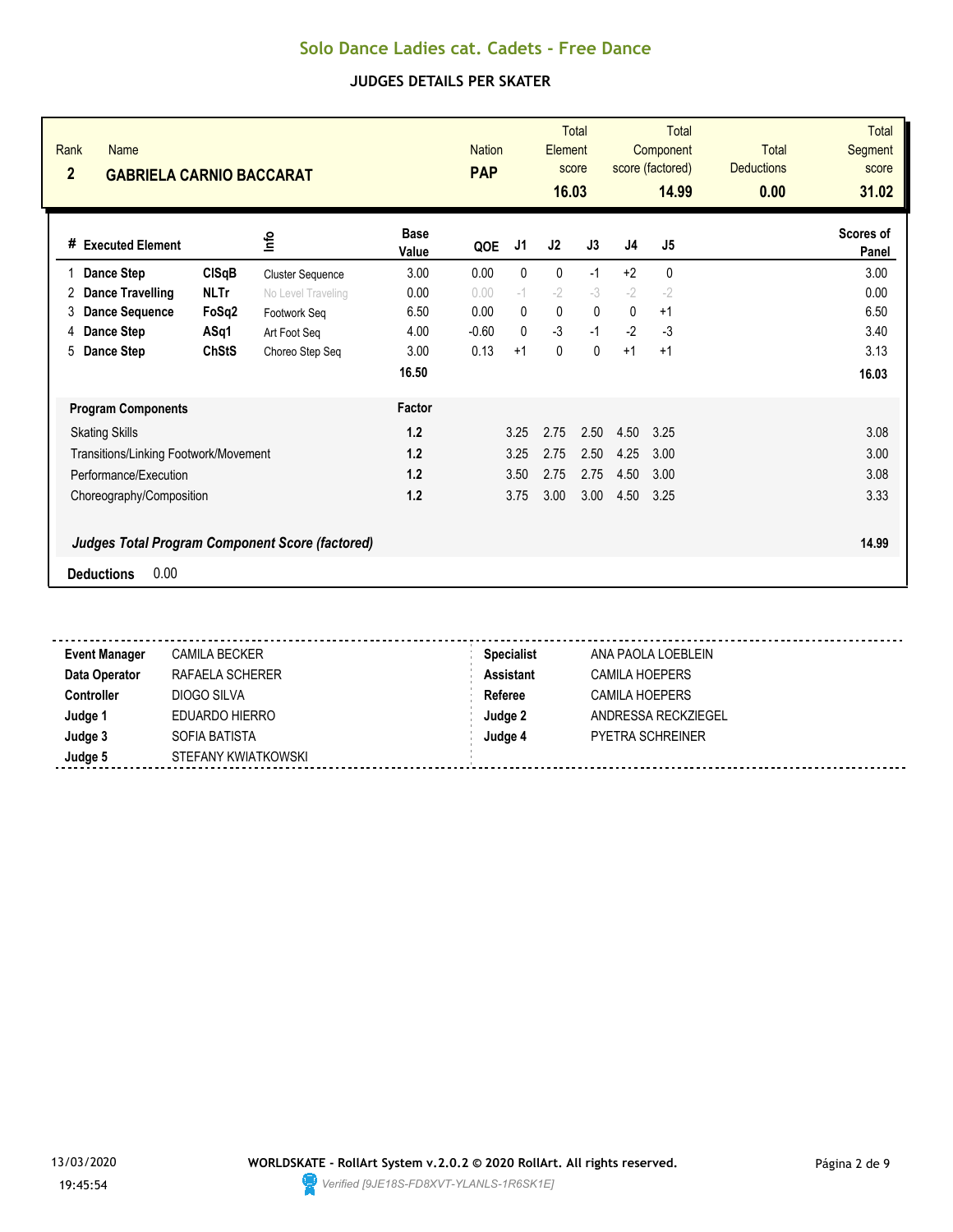| Rank<br><b>Name</b><br>3<br><b>NATALIA LOUREIRO ZAMO</b> |                 | <b>Nation</b><br><b>CCP</b>                            |                      | Element<br>17.07 | <b>Total</b><br>score |      | <b>Total</b><br>Component<br>score (factored)<br>13.70 | <b>Total</b><br><b>Deductions</b><br>0.00 | <b>Total</b><br>Segment<br>score<br>30.77 |  |                    |
|----------------------------------------------------------|-----------------|--------------------------------------------------------|----------------------|------------------|-----------------------|------|--------------------------------------------------------|-------------------------------------------|-------------------------------------------|--|--------------------|
| # Executed Element                                       |                 | 울                                                      | <b>Base</b><br>Value | QOE              | J1                    | J2   | J3                                                     | J <sub>4</sub>                            | J <sub>5</sub>                            |  | Scores of<br>Panel |
| Dance Step                                               | ASqB            | Art Foot Seq                                           | 3.00                 | 0.00             | $\mathbf{0}$          | 0    | $-1$                                                   | $\mathbf{0}$                              | $\mathbf{0}$                              |  | 3.00               |
| Dance Travelling<br>2                                    | Tr <sub>2</sub> | Traveling                                              | 4.50                 | $-0.13$          | $+1$                  | $-1$ | $-2$                                                   | $\mathbf{0}$                              | $\mathbf{0}$                              |  | 4.37               |
| Dance Step<br>3                                          | CISqB           | <b>Cluster Sequence</b>                                | 3.00                 | $-0.20$          | $\mathbf{0}$          | $-1$ | $-1$                                                   | $-1$                                      | 0                                         |  | 2.80               |
| Dance Step<br>4                                          | <b>ChStS</b>    | Choreo Step Seq                                        | 3.00                 | 0.00             | $\Omega$              | 0    | $\Omega$                                               | $\mathbf{0}$                              | 0                                         |  | 3.00               |
| <b>Dance Sequence</b><br>5                               | FoSqB           | Footwork Seq                                           | 4.00                 | $-0.10$          | $\mathbf{0}$          | $-1$ | $-1$                                                   | $\mathbf{0}$                              | $\mathbf 0$                               |  | 3.90               |
|                                                          |                 |                                                        | 17.50                |                  |                       |      |                                                        |                                           |                                           |  | 17.07              |
| <b>Program Components</b>                                |                 |                                                        | Factor               |                  |                       |      |                                                        |                                           |                                           |  |                    |
| <b>Skating Skills</b>                                    |                 |                                                        | 1.2                  |                  | 3.00                  | 2.75 | 2.25                                                   | 3.50                                      | 3.00                                      |  | 2.92               |
| Transitions/Linking Footwork/Movement                    |                 |                                                        | 1.2                  |                  | 3.25                  | 2.75 | 2.75                                                   | 3.25                                      | 2.75                                      |  | 2.92               |
| Performance/Execution                                    |                 |                                                        | 1.2                  |                  | 3.50                  | 3.00 | 2.00                                                   | 3.25                                      | 2.25                                      |  | 2.83               |
| Choreography/Composition                                 |                 |                                                        | 1.2                  |                  | 3.25                  | 2.50 | 2.50                                                   | 3.50                                      | 2.50                                      |  | 2.75               |
|                                                          |                 | <b>Judges Total Program Component Score (factored)</b> |                      |                  |                       |      |                                                        |                                           |                                           |  | 13.70              |
| <b>Deductions</b>                                        | 0.00            |                                                        |                      |                  |                       |      |                                                        |                                           |                                           |  |                    |

| <b>Event Manager</b> | <b>CAMILA BECKER</b> | <b>Specialist</b> | ANA PAOLA LOEBLEIN    |
|----------------------|----------------------|-------------------|-----------------------|
| Data Operator        | RAFAELA SCHERER      | <b>Assistant</b>  | <b>CAMILA HOEPERS</b> |
| Controller           | DIOGO SILVA          | Referee           | CAMILA HOEPERS        |
| Judge 1              | EDUARDO HIERRO       | Judge 2           | ANDRESSA RECKZIEGEL   |
| Judge 3              | SOFIA BATISTA        | Judge 4           | PYETRA SCHREINER      |
| Judge 5              | STEFANY KWIATKOWSKI  |                   |                       |

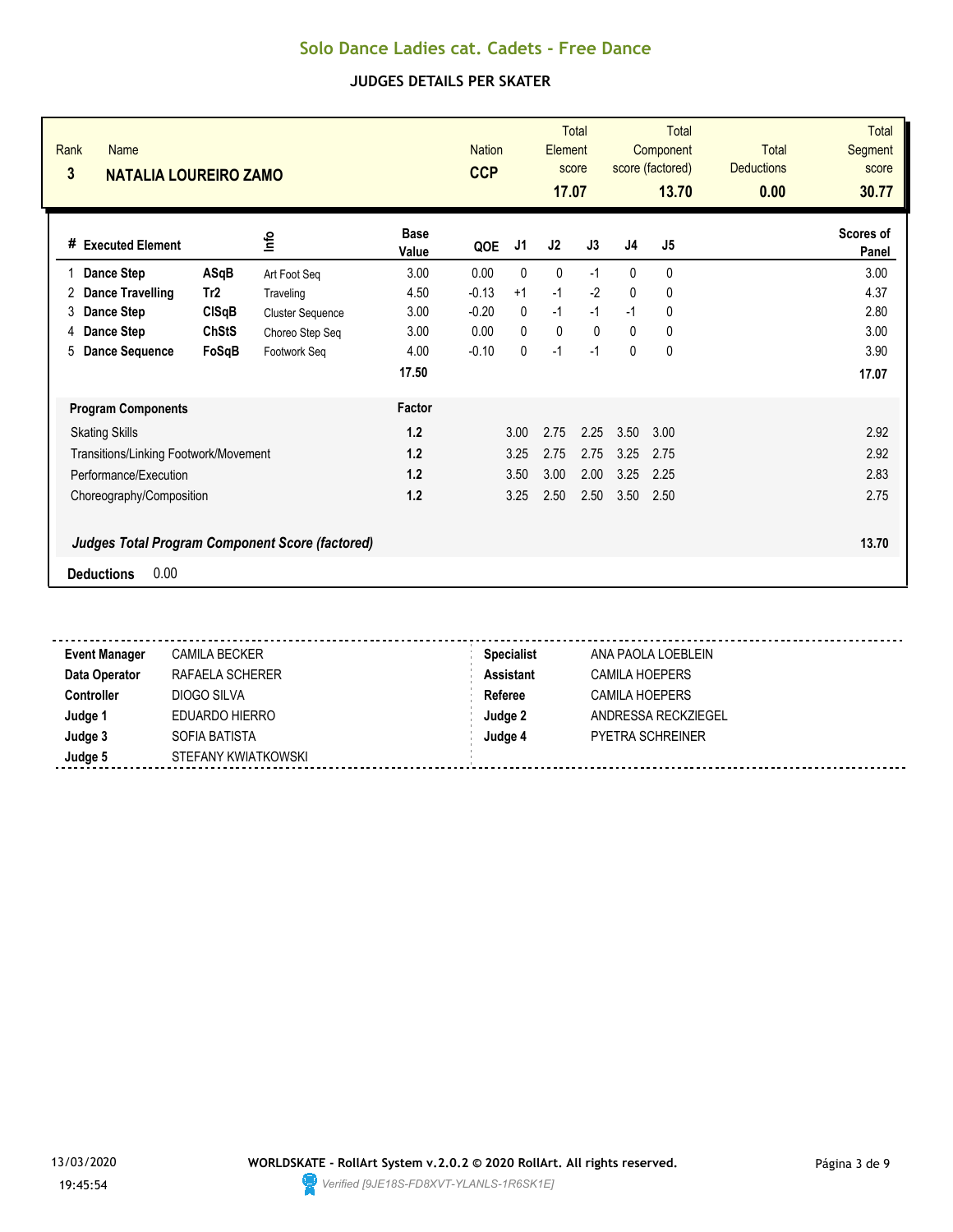| Rank<br>4 | <b>Name</b><br><b>GABRIELLE GRINGS HAMME</b> |              | <b>Nation</b><br><b>PAP</b>                            |                      | Element<br>17.37 | <b>Total</b><br>score |              | <b>Total</b><br>Component<br>score (factored)<br>13.31 | <b>Total</b><br><b>Deductions</b><br>0.00 | <b>Total</b><br>Segment<br>score<br>30.68 |  |                    |
|-----------|----------------------------------------------|--------------|--------------------------------------------------------|----------------------|------------------|-----------------------|--------------|--------------------------------------------------------|-------------------------------------------|-------------------------------------------|--|--------------------|
|           | # Executed Element                           |              | lnfo                                                   | <b>Base</b><br>Value | QOE              | J1                    | J2           | J3                                                     | J <sub>4</sub>                            | J <sub>5</sub>                            |  | Scores of<br>Panel |
|           | <b>Dance Step</b>                            | <b>ChStS</b> | Choreo Step Seq                                        | 3.00                 | 0.00             | 0                     | 0            | $\Omega$                                               | $\mathbf{0}$                              | 0                                         |  | 3.00               |
| 2         | <b>Dance Sequence</b>                        | FoSqB        | Footwork Seg                                           | 4.00                 | 0.00             | 0                     | $-1$         | $\mathbf{0}$                                           | 0                                         | 0                                         |  | 4.00               |
| 3         | Dance Travelling                             | Tr1          | Traveling                                              | 3.50                 | 0.00             | $\mathbf{0}$          | $\mathbf{0}$ | $\mathbf{0}$                                           | $\mathbf{0}$                              | 0                                         |  | 3.50               |
| 4         | <b>Dance Step</b>                            | CISq1        | <b>Cluster Sequence</b>                                | 4.00                 | $-0.13$          | $-1$                  | $-1$         | $\mathbf{0}$                                           | $\mathbf{0}$                              | 0                                         |  | 3.87               |
| 5         | Dance Step                                   | ASqB         | Art Foot Seq                                           | 3.00                 | 0.00             | $\mathbf{0}$          | 0            | $-1$                                                   | 0                                         | $\mathbf 0$                               |  | 3.00               |
|           |                                              |              |                                                        | 17.50                |                  |                       |              |                                                        |                                           |                                           |  | 17.37              |
|           | <b>Program Components</b>                    |              |                                                        | Factor               |                  |                       |              |                                                        |                                           |                                           |  |                    |
|           | <b>Skating Skills</b>                        |              |                                                        | 1.2                  |                  | 2.75                  | 2.50         | 3.00                                                   | 3.00                                      | 3.00                                      |  | 2.92               |
|           | Transitions/Linking Footwork/Movement        |              |                                                        | 1.2                  |                  | 2.50                  | 2.50         | 2.75                                                   | 3.00                                      | 2.75                                      |  | 2.67               |
|           | Performance/Execution                        |              |                                                        | 1.2                  |                  | 2.75                  | 2.25         | 3.25                                                   | 3.00                                      | 2.25                                      |  | 2.67               |
|           | Choreography/Composition                     |              |                                                        | 1.2                  |                  | 3.00                  | 2.25         | 2.50                                                   | 3.00                                      | 3.00                                      |  | 2.83               |
|           | 0.00<br><b>Deductions</b>                    |              | <b>Judges Total Program Component Score (factored)</b> |                      |                  |                       |              |                                                        |                                           |                                           |  | 13.31              |

| <b>Event Manager</b> | CAMILA BECKER       | <b>Specialist</b> | ANA PAOLA LOEBLEIN    |
|----------------------|---------------------|-------------------|-----------------------|
| Data Operator        | RAFAELA SCHERER     | <b>Assistant</b>  | <b>CAMILA HOEPERS</b> |
| Controller           | DIOGO SILVA         | Referee           | CAMILA HOEPERS        |
| Judge 1              | EDUARDO HIERRO      | Judge 2           | ANDRESSA RECKZIEGEL   |
| Judge 3              | SOFIA BATISTA       | Judge 4           | PYETRA SCHREINER      |
| Judge 5              | STEFANY KWIATKOWSKI |                   |                       |

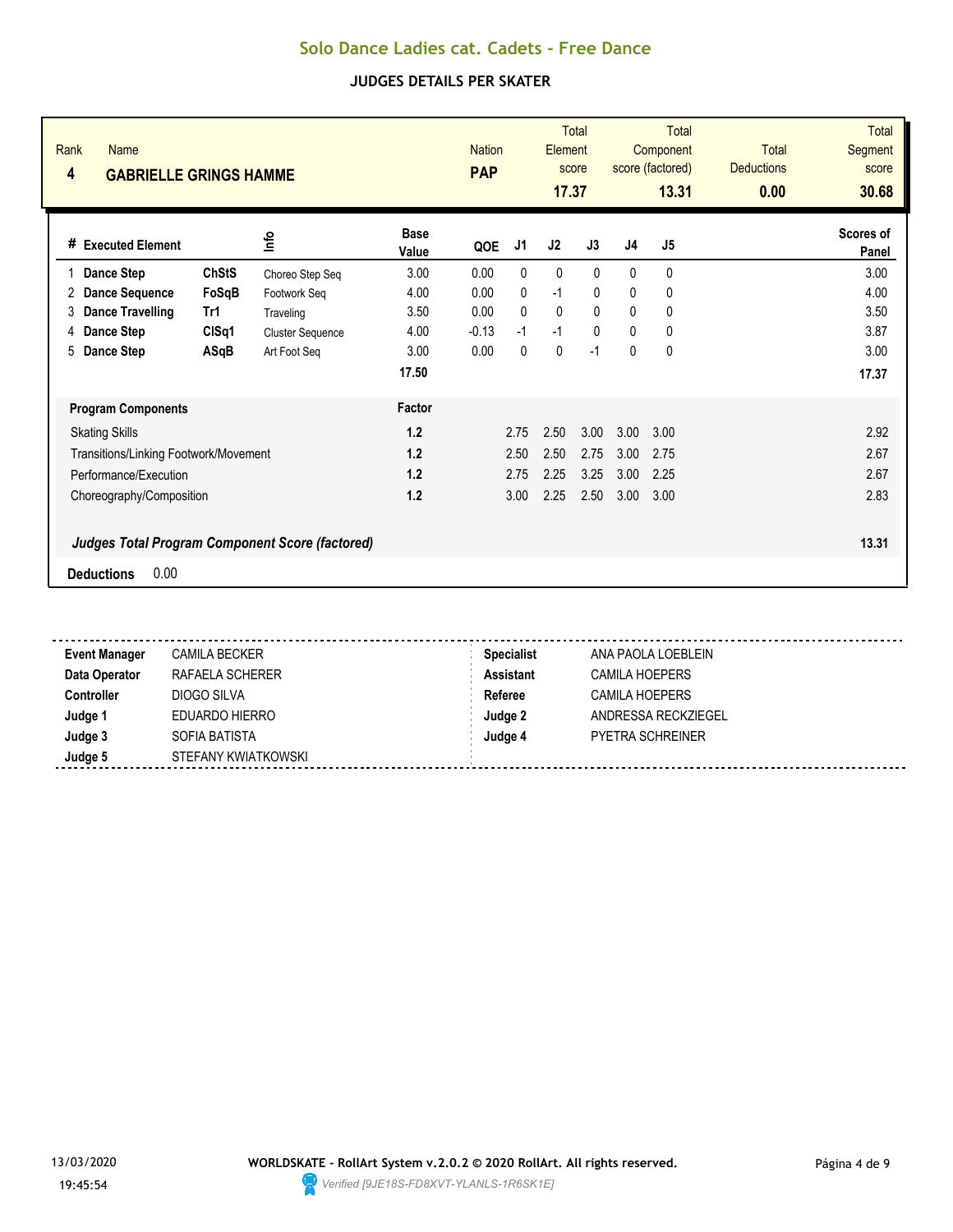| Rank<br><b>Name</b><br>$5\phantom{.0}$<br><b>THAIS BEISE</b> |                 |                         |                      | <b>Nation</b><br><b>CPS</b> |              | Element<br>18.83 | <b>Total</b><br>score |              | <b>Total</b><br>Component<br>score (factored)<br>12.30 | <b>Total</b><br><b>Deductions</b><br>$-1.00$ | <b>Total</b><br>Segment<br>score<br>30.13 |
|--------------------------------------------------------------|-----------------|-------------------------|----------------------|-----------------------------|--------------|------------------|-----------------------|--------------|--------------------------------------------------------|----------------------------------------------|-------------------------------------------|
| <b>Executed Element</b><br>#                                 |                 | lnfo                    | <b>Base</b><br>Value | QOE                         | J1           | J2               | J3                    | J4           | J5                                                     |                                              | Scores of<br>Panel                        |
| Dance Step                                                   | <b>ChStS</b>    | Choreo Step Seq         | 3.00                 | $-0.07$                     | $\mathbf{0}$ | $-1$             | $-2$                  | $+1$         | 0                                                      |                                              | 2.93                                      |
| <b>Dance Sequence</b><br>2                                   | FoSq1           | Footwork Seg            | 5.00                 | $-0.13$                     | $\mathbf{0}$ | $-1$             | $-1$                  | $\mathbf{0}$ | 0                                                      |                                              | 4.87                                      |
| Dance Step<br>3                                              | CISqB           | <b>Cluster Sequence</b> | 3.00                 | $-0.20$                     | $-1$         | $-1$             | $-1$                  | $\mathbf{0}$ | 0                                                      |                                              | 2.80                                      |
| <b>Dance Travelling</b><br>4                                 | Tr <sub>2</sub> | Traveling               | 4.50                 | 0.13                        | $\mathbf{0}$ | $+1$             | $\mathbf{0}$          | $+2$         | $\mathbf 0$                                            |                                              | 4.63                                      |
| Dance Step<br>5                                              | ASq1            | Art Foot Seg            | 4.00                 | $-0.40$                     | $-3$         | $-3$             | $-1$                  | $\mathbf{0}$ | $\mathbf 0$                                            |                                              | 3.60                                      |
|                                                              |                 |                         | 19.50                |                             |              |                  |                       |              |                                                        |                                              | 18.83                                     |
| <b>Program Components</b>                                    |                 |                         | Factor               |                             |              |                  |                       |              |                                                        |                                              |                                           |
| <b>Skating Skills</b>                                        |                 |                         | 1.2                  |                             | 2.75         | 2.25             | 2.75                  | 4.00         | 2.50                                                   |                                              | 2.67                                      |
| Transitions/Linking Footwork/Movement                        |                 |                         | 1.2                  |                             | 2.50         | 2.25             | 2.25                  | 3.75         | 2.75                                                   |                                              | 2.50                                      |
| Performance/Execution                                        |                 |                         | 1.2                  |                             | 3.00         | 2.25             | 1.75                  | 4.00         | 2.25                                                   |                                              | 2.50                                      |
| Choreography/Composition                                     |                 |                         | 1.2                  |                             | 2.75         | 2.50             | 2.25                  | 3.75         | 2.50                                                   |                                              | 2.58                                      |
| <b>Judges Total Program Component Score (factored)</b>       |                 |                         |                      |                             |              |                  |                       |              |                                                        |                                              | 12.30                                     |
| $-1.00$<br><b>Deductions</b>                                 | Falls:1         |                         |                      |                             |              |                  |                       |              |                                                        |                                              |                                           |

| <b>Event Manager</b> | CAMILA BECKER       | <b>Specialist</b> | ANA PAOLA LOEBLEIN  |
|----------------------|---------------------|-------------------|---------------------|
| Data Operator        | RAFAELA SCHERER     | <b>Assistant</b>  | CAMILA HOEPERS      |
| Controller           | DIOGO SILVA         | Referee           | CAMILA HOEPERS      |
| Judge 1              | EDUARDO HIERRO      | Judge 2           | ANDRESSA RECKZIEGEL |
| Judge 3              | SOFIA BATISTA       | Judge 4           | PYETRA SCHREINER    |
| Judge 5              | STEFANY KWIATKOWSKI |                   |                     |

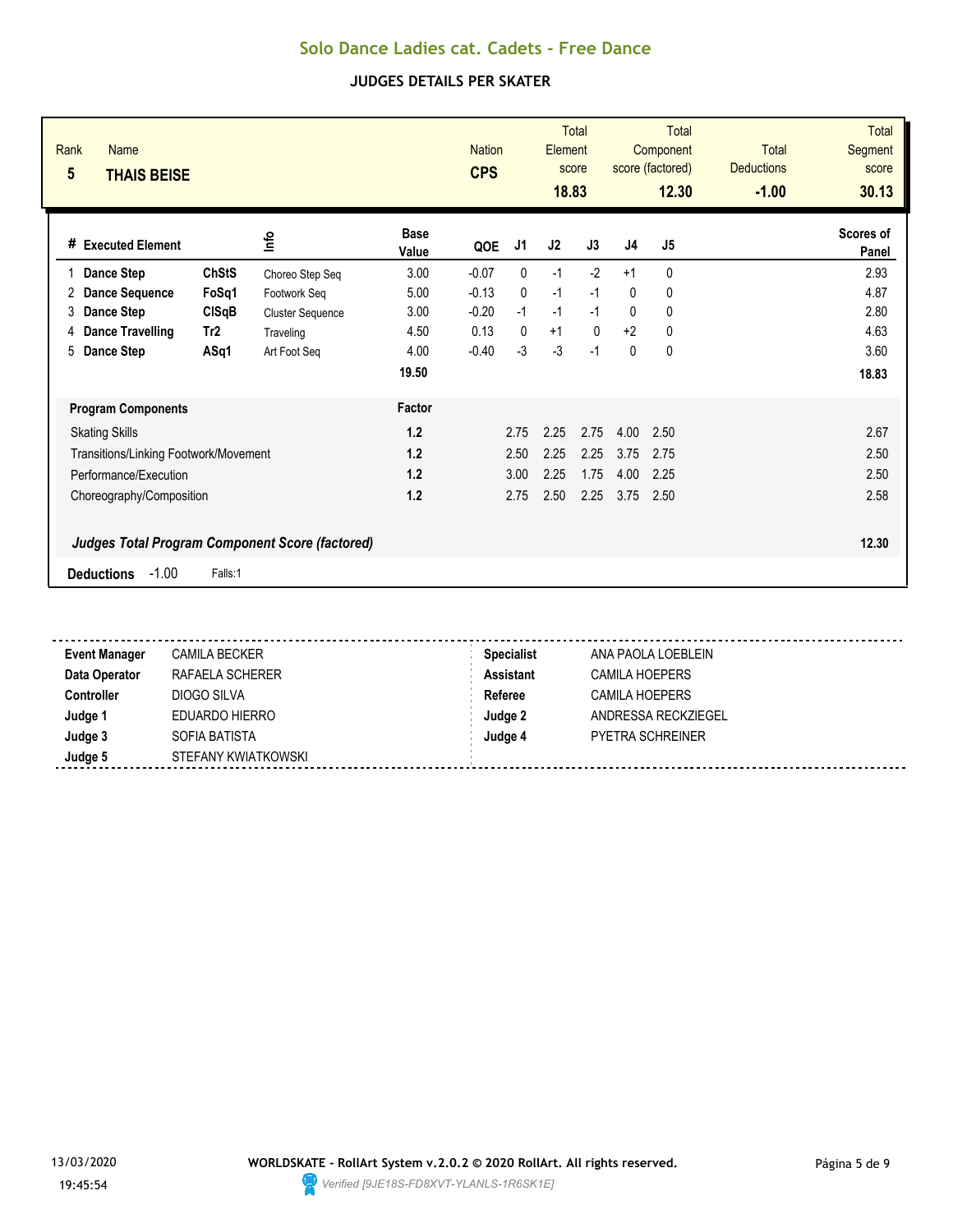| Rank<br><b>Name</b><br>$6\phantom{1}$<br><b>ELISA BISCAIO</b>                       |              |                         |                      | <b>Nation</b><br><b>AGE</b> |              | Element<br>17.74 | <b>Total</b><br>score |                | Total<br>Component<br>score (factored)<br>12.30 | <b>Total</b><br><b>Deductions</b><br>0.00 | <b>Total</b><br>Segment<br>score<br>30.04 |
|-------------------------------------------------------------------------------------|--------------|-------------------------|----------------------|-----------------------------|--------------|------------------|-----------------------|----------------|-------------------------------------------------|-------------------------------------------|-------------------------------------------|
| <b>Executed Element</b><br>#                                                        |              | lnfo                    | <b>Base</b><br>Value | QOE                         | J1           | J <sub>2</sub>   | J3                    | J <sub>4</sub> | J <sub>5</sub>                                  |                                           | Scores of<br>Panel                        |
| <b>Dance Step</b>                                                                   | <b>ChStS</b> | Choreo Step Seq         | 3.00                 | $-0.13$                     | 0            | $-1$             | $-1$                  | $\mathbf{0}$   | $-1$                                            |                                           | 2.87                                      |
| <b>Dance Travelling</b><br>2                                                        | Tr1          | Traveling               | 3.50                 | 0.00                        | $\mathbf{0}$ | $+1$             | $-1$                  | 0              | 0                                               |                                           | 3.50                                      |
| Dance Step<br>3                                                                     | ASq1         | Art Foot Seg            | 4.00                 | $-0.20$                     | $-1$         | $-1$             | $-1$                  | 0              | 0                                               |                                           | 3.80                                      |
| Dance Step<br>4                                                                     | CISqB        | <b>Cluster Sequence</b> | 3.00                 | $-0.30$                     | $-2$         | $-1$             | $-1$                  | $-1$           | 0                                               |                                           | 2.70                                      |
| <b>Dance Sequence</b><br>5                                                          | FoSq1        | Footwork Seg            | 5.00                 | $-0.13$                     | $-1$         | $-1$             | $\Omega$              | 0              | 0                                               |                                           | 4.87                                      |
|                                                                                     |              |                         | 18.50                |                             |              |                  |                       |                |                                                 |                                           | 17.74                                     |
| <b>Program Components</b>                                                           |              |                         | Factor               |                             |              |                  |                       |                |                                                 |                                           |                                           |
| <b>Skating Skills</b>                                                               |              |                         | 1.2                  |                             | 2.50         | 2.50             | 2.50                  | 2.50           | 2.50                                            |                                           | 2.50                                      |
| Transitions/Linking Footwork/Movement                                               |              |                         | 1.2                  |                             | 2.25         | 2.50             | 2.50                  | 2.50           | 2.50                                            |                                           | 2.50                                      |
| Performance/Execution                                                               |              |                         | 1.2                  |                             | 2.75         | 2.75             | 2.75                  | 2.75           | 2.75                                            |                                           | 2.75                                      |
| Choreography/Composition                                                            |              |                         | 1.2                  |                             | 2.50         | 2.50             | 2.50                  | 2.50           | 2.50                                            |                                           | 2.50                                      |
| <b>Judges Total Program Component Score (factored)</b><br>0.00<br><b>Deductions</b> |              |                         |                      |                             |              |                  |                       |                |                                                 |                                           | 12.30                                     |

| <b>Event Manager</b> | <b>CAMILA BECKER</b> | <b>Specialist</b> | ANA PAOLA LOEBLEIN      |  |
|----------------------|----------------------|-------------------|-------------------------|--|
| Data Operator        | RAFAELA SCHERER      | <b>Assistant</b>  | CAMILA HOEPERS          |  |
| Controller           | DIOGO SILVA          | Referee           | CAMILA HOEPERS          |  |
| Judge 1              | EDUARDO HIERRO       | Judge 2           | ANDRESSA RECKZIEGEL     |  |
| Judge 3              | SOFIA BATISTA        | Judge 4           | <b>PYETRA SCHREINER</b> |  |
| Judge 5              | STEFANY KWIATKOWSKI  |                   |                         |  |

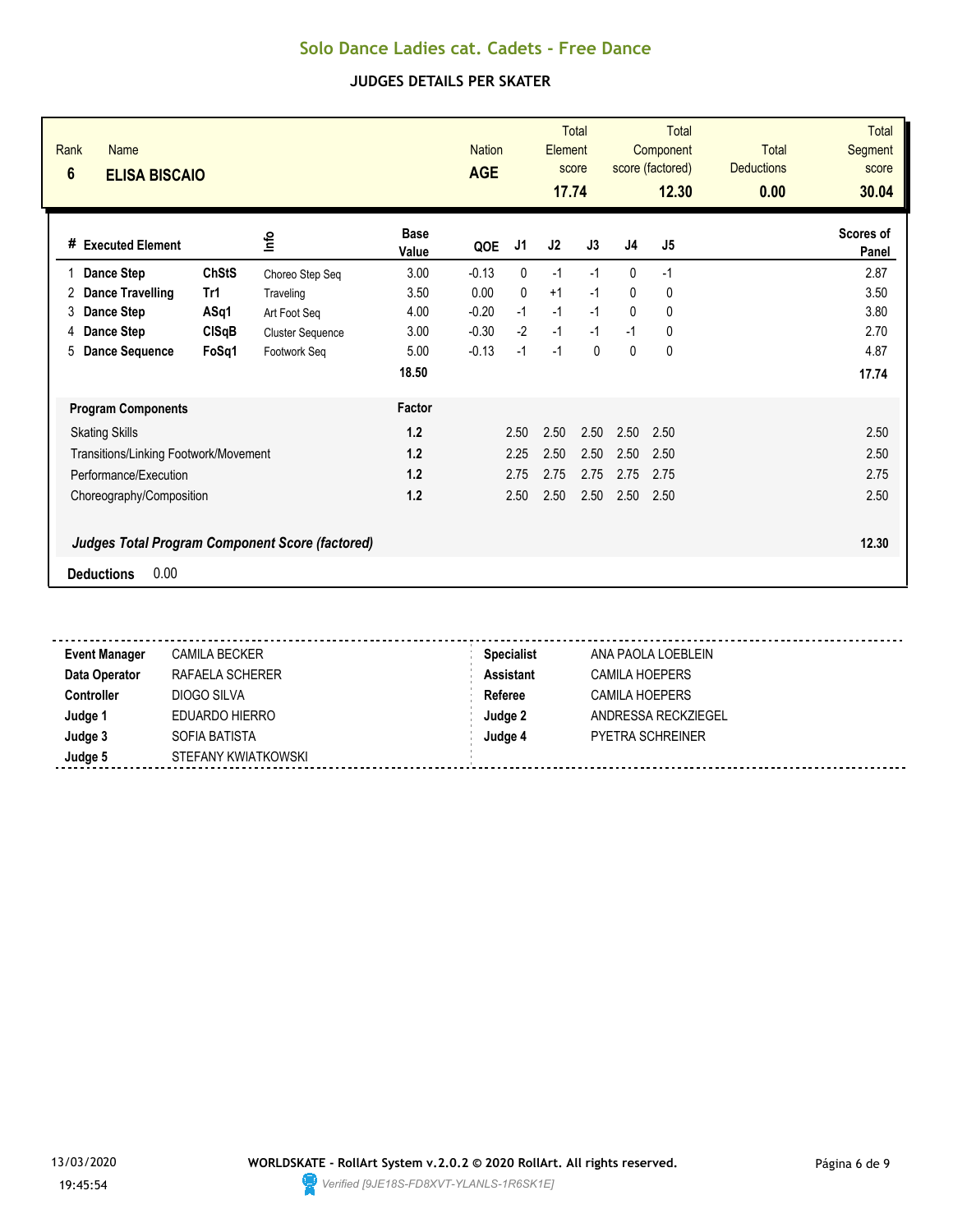| Rank<br><b>Name</b><br>7<br><b>LARISSA HECK</b> |                                                        |                      | <b>Nation</b><br><b>CPS</b> |              | Element<br>15.90 | <b>Total</b><br>score |          | <b>Total</b><br>Component<br>score (factored)<br>12.90 | <b>Total</b><br><b>Deductions</b><br>0.00 | <b>Total</b><br>Segment<br>score<br>28.80 |
|-------------------------------------------------|--------------------------------------------------------|----------------------|-----------------------------|--------------|------------------|-----------------------|----------|--------------------------------------------------------|-------------------------------------------|-------------------------------------------|
| <b>Executed Element</b><br>#                    | lnfo                                                   | <b>Base</b><br>Value | QOE                         | J1           | J2               | J3                    | J4       | J <sub>5</sub>                                         |                                           | Scores of<br>Panel                        |
| <b>Dance Sequence</b>                           | FoSqB<br>Footwork Seq                                  | 4.00                 | $-0.10$                     | $\mathbf{0}$ | $-1$             | $-1$                  | 0        | 0                                                      |                                           | 3.90                                      |
| Dance Step<br>2                                 | <b>CISqB</b><br><b>Cluster Sequence</b>                | 3.00                 | $-0.20$                     | $-1$         | $\mathbf{0}$     | $-2$                  | $-1$     | 0                                                      |                                           | 2.80                                      |
| <b>Dance Travelling</b><br>Tr1<br>3             | Traveling                                              | 3.50                 | $-0.20$                     | $-1$         | $-1$             | $-1$                  | $\Omega$ | 0                                                      |                                           | 3.30                                      |
| Dance Step<br>4                                 | <b>ChStS</b><br>Choreo Step Seq                        | 3.00                 | 0.00                        | $\Omega$     | $-1$             | $\Omega$              | $\Omega$ | 0                                                      |                                           | 3.00                                      |
| 5<br>Dance Step                                 | ASqB<br>Art Foot Seg                                   | 3.00                 | $-0.10$                     | $\mathbf{0}$ | $-1$             | $-1$                  | 0        | 0                                                      |                                           | 2.90                                      |
|                                                 |                                                        | 16.50                |                             |              |                  |                       |          |                                                        |                                           | 15.90                                     |
| <b>Program Components</b>                       |                                                        | Factor               |                             |              |                  |                       |          |                                                        |                                           |                                           |
| <b>Skating Skills</b>                           |                                                        | 1.2                  |                             | 2.75         | 2.75             | 2.50                  | 3.25     | 3.00                                                   |                                           | 2.83                                      |
| Transitions/Linking Footwork/Movement           |                                                        | 1.2                  |                             | 2.50         | 2.75             | 2.75                  | 3.50     | 2.50                                                   |                                           | 2.67                                      |
| Performance/Execution                           |                                                        | 1.2                  |                             | 3.00         | 3.00             | 2.25                  | 3.25     | 2.25                                                   |                                           | 2.75                                      |
| Choreography/Composition                        |                                                        | 1.2                  |                             | 2.75         | 2.50             | 2.25                  | 3.25     | 2.25                                                   |                                           | 2.50                                      |
| 0.00<br><b>Deductions</b>                       | <b>Judges Total Program Component Score (factored)</b> |                      |                             |              |                  |                       |          |                                                        |                                           | 12.90                                     |

| <b>Event Manager</b> | <b>CAMILA BECKER</b> | <b>Specialist</b> | ANA PAOLA LOEBLEIN    |
|----------------------|----------------------|-------------------|-----------------------|
| Data Operator        | RAFAELA SCHERER      | <b>Assistant</b>  | <b>CAMILA HOEPERS</b> |
| Controller           | DIOGO SILVA          | Referee           | CAMILA HOEPERS        |
| Judge 1              | EDUARDO HIERRO       | Judge 2           | ANDRESSA RECKZIEGEL   |
| Judge 3              | SOFIA BATISTA        | Judge 4           | PYETRA SCHREINER      |
| Judge 5              | STEFANY KWIATKOWSKI  |                   |                       |

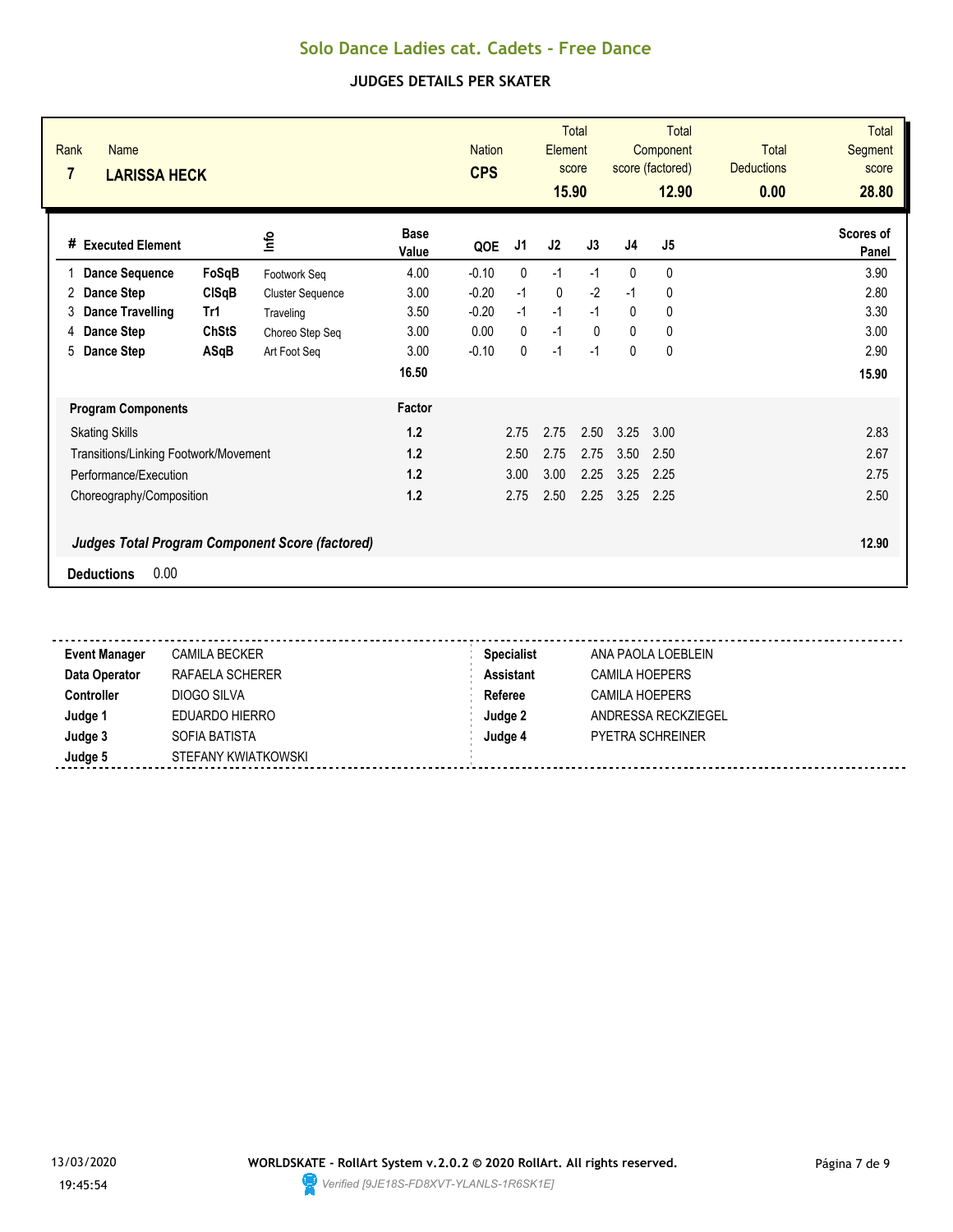| Rank<br><b>Name</b><br>8<br><b>MARTINA CRESTANI</b> |                 |                                                        |                      | <b>Nation</b><br>AAB |              | Element<br>16.97 | <b>Total</b><br>score |              | Total<br>Component<br>score (factored)<br>11.60 | <b>Total</b><br><b>Deductions</b><br>0.00 | <b>Total</b><br>Segment<br>score<br>28.57 |
|-----------------------------------------------------|-----------------|--------------------------------------------------------|----------------------|----------------------|--------------|------------------|-----------------------|--------------|-------------------------------------------------|-------------------------------------------|-------------------------------------------|
| # Executed Element                                  |                 | lnfo                                                   | <b>Base</b><br>Value | QOE                  | J1           | J2               | J3                    | J4           | J <sub>5</sub>                                  |                                           | Scores of<br>Panel                        |
| Dance Step                                          | <b>CISqB</b>    | <b>Cluster Sequence</b>                                | 3.00                 | $-0.10$              | $-2$         | $\mathbf{0}$     | $-1$                  | $\mathbf{0}$ | 0                                               |                                           | 2.90                                      |
| <b>Dance Sequence</b><br>2                          | FoSqB           | Footwork Seg                                           | 4.00                 | $-0.10$              | $-1$         | $-1$             | $\mathbf{0}$          | 0            | 0                                               |                                           | 3.90                                      |
| <b>Dance Travelling</b><br>3                        | Tr <sub>2</sub> | Traveling                                              | 4.50                 | $-0.13$              | $\mathbf{0}$ | $-1$             | $-1$                  | $\Omega$     | 0                                               |                                           | 4.37                                      |
| <b>Dance Step</b><br>4                              | <b>ChStS</b>    | Choreo Step Seq                                        | 3.00                 | 0.00                 | $\Omega$     | $-1$             | $\Omega$              | $\Omega$     | 0                                               |                                           | 3.00                                      |
| <b>Dance Step</b><br>5                              | ASqB            | Art Foot Seg                                           | 3.00                 | $-0.20$              | $-1$         | $-1$             | $-1$                  | 0            | 0                                               |                                           | 2.80                                      |
|                                                     |                 |                                                        | 17.50                |                      |              |                  |                       |              |                                                 |                                           | 16.97                                     |
| <b>Program Components</b>                           |                 |                                                        | Factor               |                      |              |                  |                       |              |                                                 |                                           |                                           |
| <b>Skating Skills</b>                               |                 |                                                        | 1.2                  |                      | 2.50         | 2.25             | 2.25                  | 3.00         | 2.50                                            |                                           | 2.42                                      |
| Transitions/Linking Footwork/Movement               |                 |                                                        | 1.2                  |                      | 2.25         | 2.00             | 2.75                  | 2.75         | 2.25                                            |                                           | 2.42                                      |
| Performance/Execution                               |                 |                                                        | 1.2                  |                      | 2.50         | 2.00             | 2.00                  | 2.50         | 2.50                                            |                                           | 2.33                                      |
| Choreography/Composition                            |                 |                                                        | 1.2                  |                      | 2.50         | 2.25             | 2.50                  | 2.50         | 2.50                                            |                                           | 2.50                                      |
|                                                     |                 | <b>Judges Total Program Component Score (factored)</b> |                      |                      |              |                  |                       |              |                                                 |                                           | 11.60                                     |
| 0.00<br><b>Deductions</b>                           |                 |                                                        |                      |                      |              |                  |                       |              |                                                 |                                           |                                           |

| <b>Event Manager</b> | CAMILA BECKER       | <b>Specialist</b> | ANA PAOLA LOEBLEIN      |
|----------------------|---------------------|-------------------|-------------------------|
| Data Operator        | RAFAELA SCHERER     | <b>Assistant</b>  | CAMILA HOEPERS          |
| Controller           | DIOGO SILVA         | Referee           | <b>CAMILA HOEPERS</b>   |
| Judge 1              | EDUARDO HIERRO      | Judge 2           | ANDRESSA RECKZIEGEL     |
| Judge 3              | SOFIA BATISTA       | Judge 4           | <b>PYETRA SCHREINER</b> |
| Judge 5              | STEFANY KWIATKOWSKI |                   |                         |